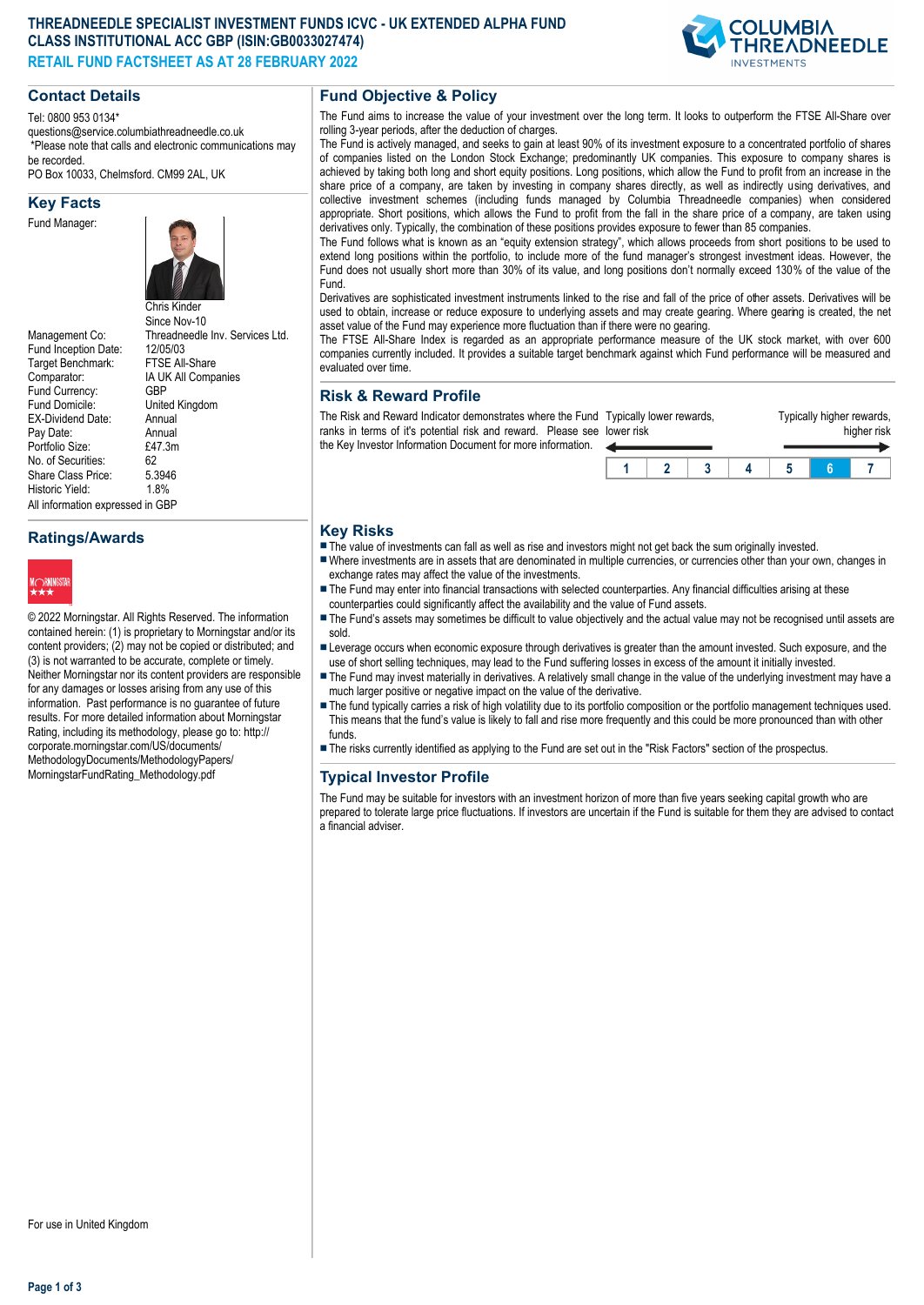# **Holdings & Asset Allocation**

| Top 10 Holdings (%)            |        | <b>Weightings (%)</b>         |       |                          |            |  |  |  |  |
|--------------------------------|--------|-------------------------------|-------|--------------------------|------------|--|--|--|--|
| <b>Security Name</b>           | Weight | <b>Sector</b>                 | Long  | <b>Short</b>             | <b>Net</b> |  |  |  |  |
| <b>RELX PLC</b>                | 5.5    | <b>Consumer Discretionary</b> | 31.3  | 2.8                      | 28.6       |  |  |  |  |
| Diageo plc                     | 5.2    | <b>Consumer Staples</b>       | 24.8  | 0.4                      | 24.4       |  |  |  |  |
| Unilever PLC                   | 5.0    | Financials                    | 23.8  | 2.5                      | 21.3       |  |  |  |  |
| Tesco PLC                      | 4.3    | Industrials                   | 23.1  | 7.1                      | 16.0       |  |  |  |  |
| GlaxoSmithKline plc            | 4.1    | <b>Health Care</b>            | 8.0   | 1.5                      | 6.6        |  |  |  |  |
| Informa Plc                    | 4.0    | <b>Basic Materials</b>        | 6.6   | 2.2                      | 4.4        |  |  |  |  |
| Compass Group PLC              | 3.9    | Telecommunications            | 2.8   | $\overline{\phantom{a}}$ | 2.8        |  |  |  |  |
| Reckitt Benckiser Group plc    | 3.9    | Technology                    | 2.1   | $\overline{\phantom{a}}$ | 2.1        |  |  |  |  |
| Intermediate Capital Group plc | 3.8    | <b>Real Estate</b>            | 4.9   | 6.8                      | $-1.9$     |  |  |  |  |
| Barclays PLC                   | 3.7    | <b>Total</b>                  | 127.5 | 23.3                     |            |  |  |  |  |
| Total                          | 43.2   |                               |       |                          |            |  |  |  |  |
| _ _                            |        |                               |       |                          |            |  |  |  |  |

### **Performance**

**Past Performance does not predict future returns. The return of your investment may change as a result of currency fluctuations if your investment is made in a currency other than that used in the past performance calculation.** 

#### **10 Years NAV (GBP)**



# **Calendar Year Performance (GBP)**

|                           | 2021    | 2020    | 2019   | 2018    | 2017    | 2016    | 2015   | 2014    | 2013   | 2012   |
|---------------------------|---------|---------|--------|---------|---------|---------|--------|---------|--------|--------|
| Share Class (Net)         | 8.0     | $-11.5$ | 24.4   | $-10.7$ | 11.4    | 12.9    | 7.8    | 5.9     | 26.5   | 15.8   |
| Comparator (Net)          | 17.4    | $-7.6$  | 21.9   | $-10.2$ | 13.0    | 11.9    | 5.0    | 0.9     | 25.8   | 14.3   |
| <b>Comparator Ranking</b> | 234/242 | 192/240 | 83/234 | 127/227 | 169/222 | 100/215 | 73/208 | 23/205  | 90/197 | 80/194 |
| Target Benchmark (Gross)  | 18.3    | $-9.8$  | 19.2   | $-9.5$  | 13.1    | 16.8    | 0. ا   | 12<br>. | 20.8   | 12.3   |

# **Annualised Performance (GBP) 12M Rolling Period (GBP)**

|                          | 1 YR            | 3 YR    | <b>5 YR</b> | <b>10 YR</b> | $\frac{03/21}{02/22}$ | $\frac{03/20 - 0.21}{02/21}$ | $\frac{03/19 - 03/20}{02/20}$ | $03/18 -$<br>02/19 | $03/17 -$<br>02/18 | $03/16 -$<br>02/17 | $03/15 -$<br>02/16 | $03/14 -$<br>02/15 | $03/13 -$<br>02/14 | $03/12 -$<br>02/13 |
|--------------------------|-----------------|---------|-------------|--------------|-----------------------|------------------------------|-------------------------------|--------------------|--------------------|--------------------|--------------------|--------------------|--------------------|--------------------|
| Share Class (Net)        | 6.2             | 2.8     | 2.7         | 7.2          | 6.2                   | 3.3                          |                               | $\cdot$            | 3.6                | 18.5               | -1.0               | 12.7               | 17.4               | 13.7               |
| Comparator (Net)         | 9.4             | 5.2     | 4.3         | 7.0          | 9.4                   | 5.4                          | $-0.2$                        | -0.1               | 5.6                | 20.2               | -5.7               | 4.8                | 18.6               | 14.3               |
| Comparator Ranking       | 151/244         | 206/234 | 195/225     | 87/195       | 151/244               | 174/241                      | 131/234                       | 65/229             | 174/225            | 26/215             | 51/211             | 6/206              | 112/197            | 108/195            |
| Target Benchmark (Gross) | 16 <sub>c</sub> | 5.8     | 4.7         | 6.9          | 16.0                  | 3.5                          |                               |                    | 4.4                | 22.8               | $-7.3$             | 5.6                | 13.3               | 14.1               |

Source Morningstar UK Limited @ 2022 as at 28/02/22. Based on the bid-to-bid and assuming income is reinvested including ongoing charges excluding entry and exit charges. Index returns include capital gains and assume reinvestment of any income. The index does not include fees or charges and you cannot invest directly in it. The Investment Association (IA) is the trade body representing the UK investment management industry.

Annualised performance measures how much an investment has grown on average each year.12 month Rolling Period shows annualised average returns for the periods stated.